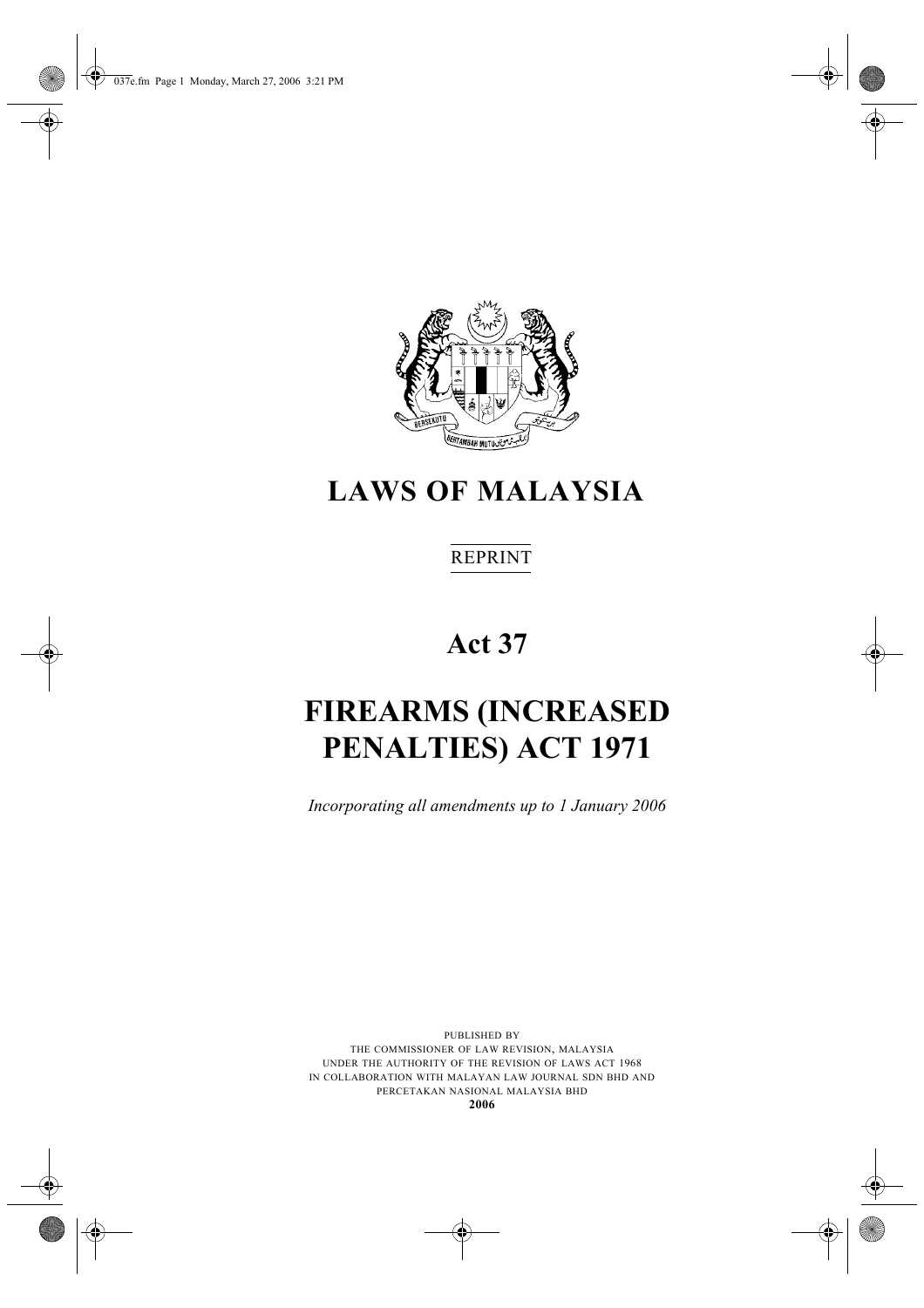037e.fm Page 2 Monday, March 27, 2006 3:21 PM♥

2

# **FIREARMS (INCREASED PENALTIES) ACT 1971**

Date of Royal Assent … … … … 30 August 1971

Date of publication in the *Gazette* ... ... 2 September 1971

#### *PREVIOUS REPRINTS*

| <i>First Reprint</i> | $\ddotsc$ | $\ddotsc$ | $\ddotsc$ | 1980 |
|----------------------|-----------|-----------|-----------|------|
| Second Reprint       | $\ddotsc$ |           |           | 1993 |
| Third Reprint        | $\ddotsc$ |           |           | 1999 |



PREPARED FOR PUBLICATION BY<br>MALAYAN LAW JOURNAL SDN BHD<br>AND PRINTED BY<br>PERCETAKAN NASIONAL MALAYSIA BERHAD<br>KUALA LUMPUR BRANCH<br>2006 2006

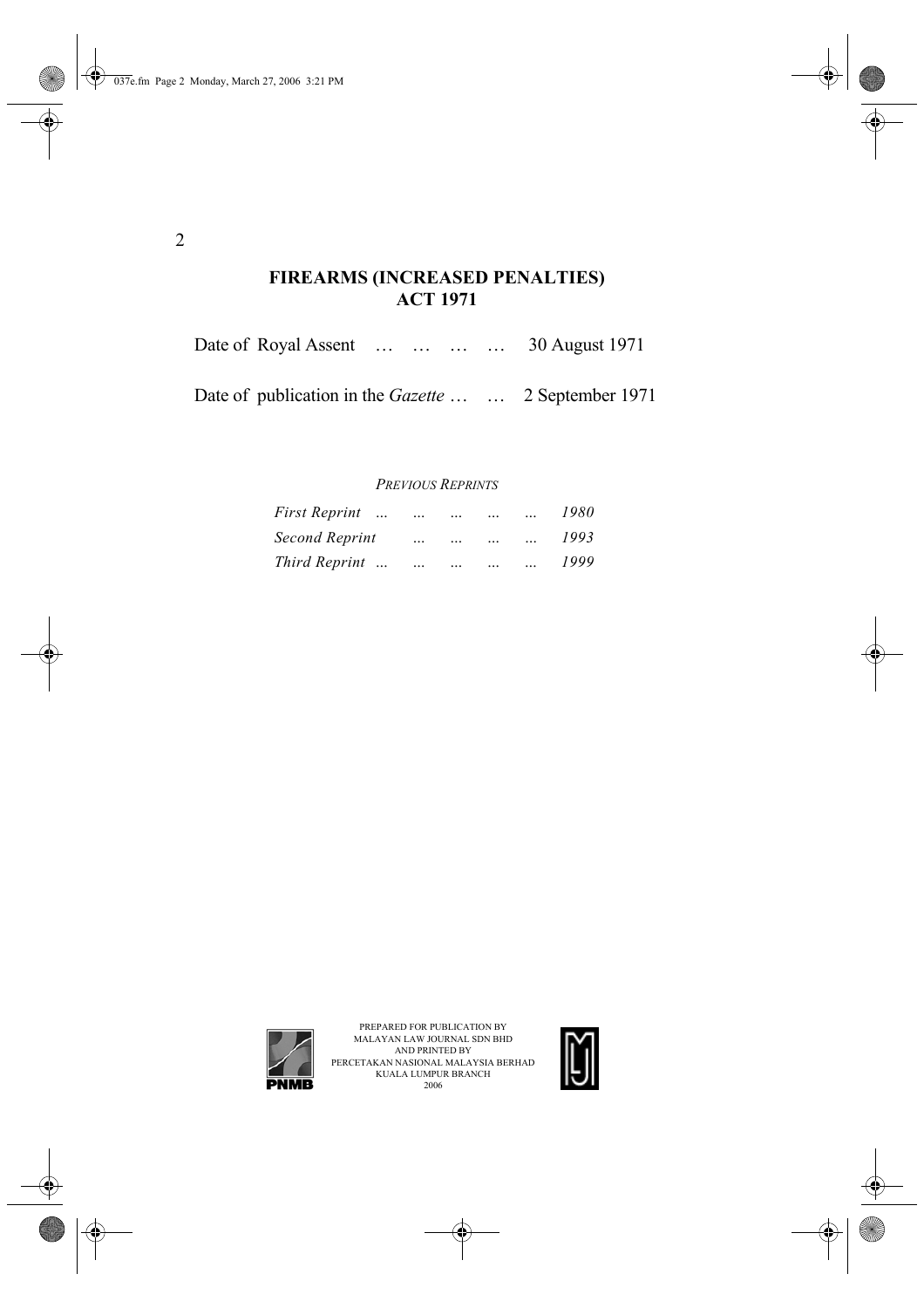# **LAWS OF MALAYSIA**

# **Act 37**

# **FIREARMS (INCREASED PENALTIES) ACT 1971**

#### ARRANGEMENT OF SECTIONS

#### Section

- 1. Short title, application, commencement and duration
- 2. Interpretation
- 3. Penalty for discharging a firearm in the commission of a scheduled offence
- 3A. Penalty for accomplices in case of discharge of firearm
- 4. Penalty for exhibiting a firearm in the commission of a scheduled offence
- 5. Penalty for having firearm in the commission of a scheduled offence
- 6. Penalty for exhibiting an imitation firearm in the commission of a scheduled offence
- 7. Penalty for trafficking in firearms
- 8. Penalty for unlawful possession of firearms
- 9. Penalty for consorting with persons carrying arms
- 10. Jurisdiction of Sessions Court
- 11. Special provisions relating to transmission of a case to, and trial by, the High Court
- 12. No bail to be granted in respect of offences under this Act **SCHEDULE**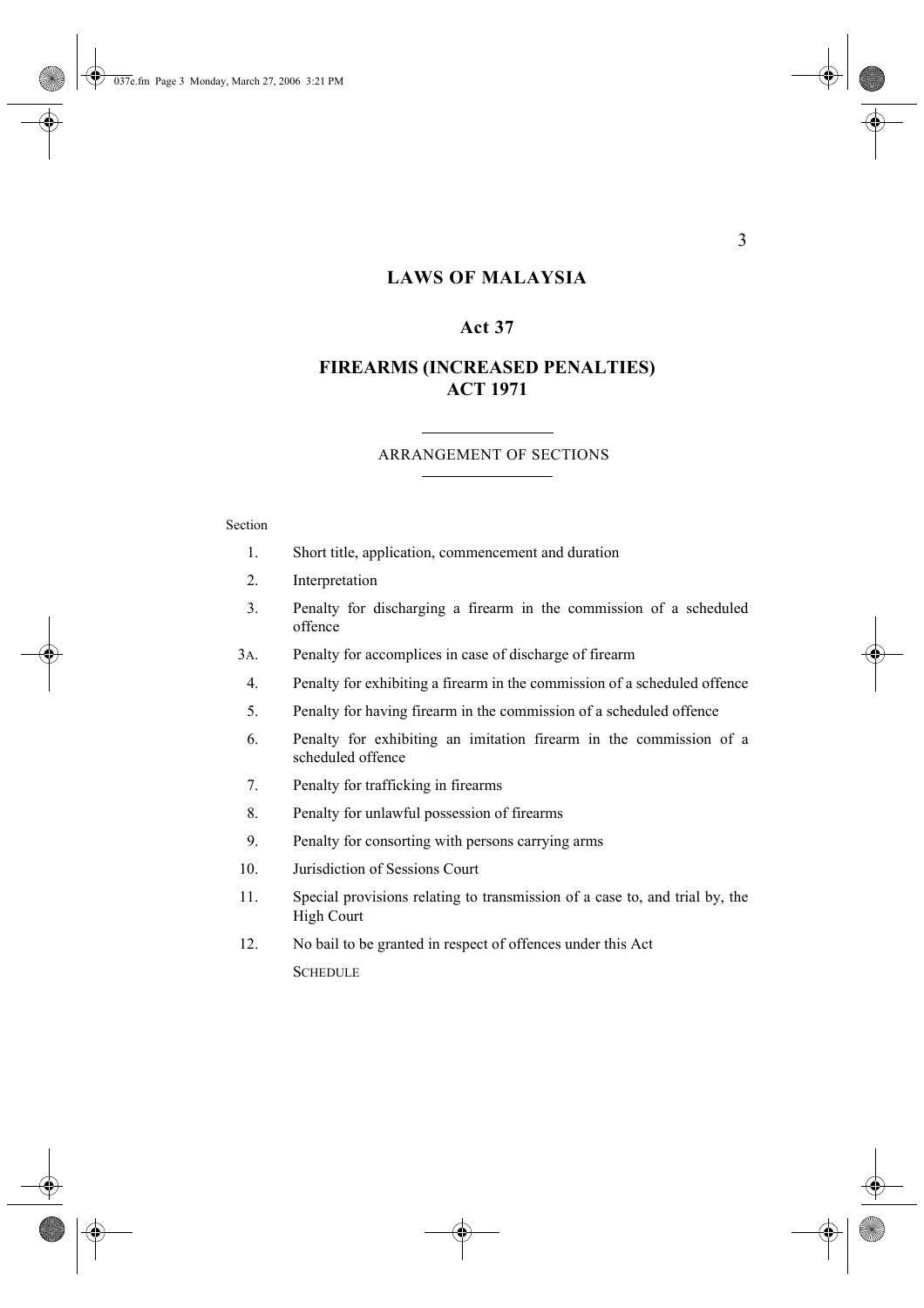037e.fm Page 4 Monday, March 27, 2006 3:21 PM

 $\bigoplus$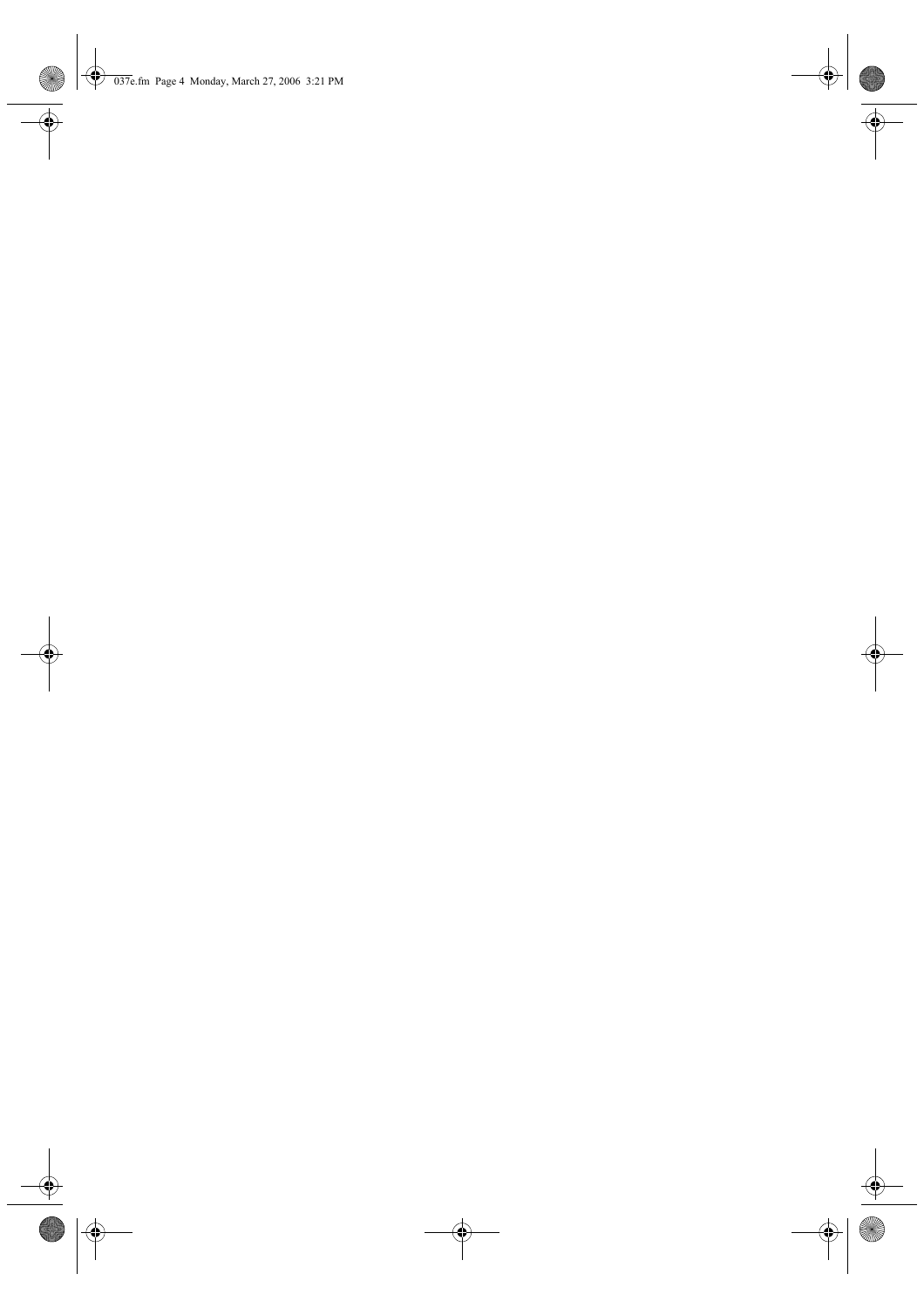037e.fm Page 5 Monday, March 27, 2006 3:21 PM

#### **LAWS OF MALAYSIA**

#### **Act 37**

# **FIREARMS (INCREASED PENALTIES) ACT 1971**

An Act to provide increased penalties for the use of firearms in the commission of certain offences and for certain offences relating to firearms, and to make special provision relating to the jurisdiction of courts in respect of offences thereunder and their trial.

> [*Throughout Malaysia—1 October 1971, P.U.(B)339/1971*]

**BE IT ENACTED** by the Seri Paduka Baginda Yang di-Pertuan Agong with the advice and consent of the Dewan Negara and Dewan Rakyat in Parliament assembled, and by the authority of the same, as follows:

#### **Short title, application, commencement and duration**

**1.** (1) This Act may be cited as the Firearms (Increased Penalties) Act 1971.

(2) This Act shall apply throughout Malaysia.

(3) This Act shall come into force on such date as the Minister charged with the responsibility for public order may by notification in the *Gazette* appoint, not being a date earlier than that on which the notification is published.

(4) This Act shall remain in force until it is annulled by resolutions passed by both Houses of Parliament:

Provided that such annulment shall be without prejudice to anything previously done by virtue of this Act.

#### **Interpretation**

**2.** (1) In this Act—

"discharge" means to cause the discharge of a shot, bullet or other missile from a firearm by means of an explosive charge, and includes the causing of a bomb or grenade to explode;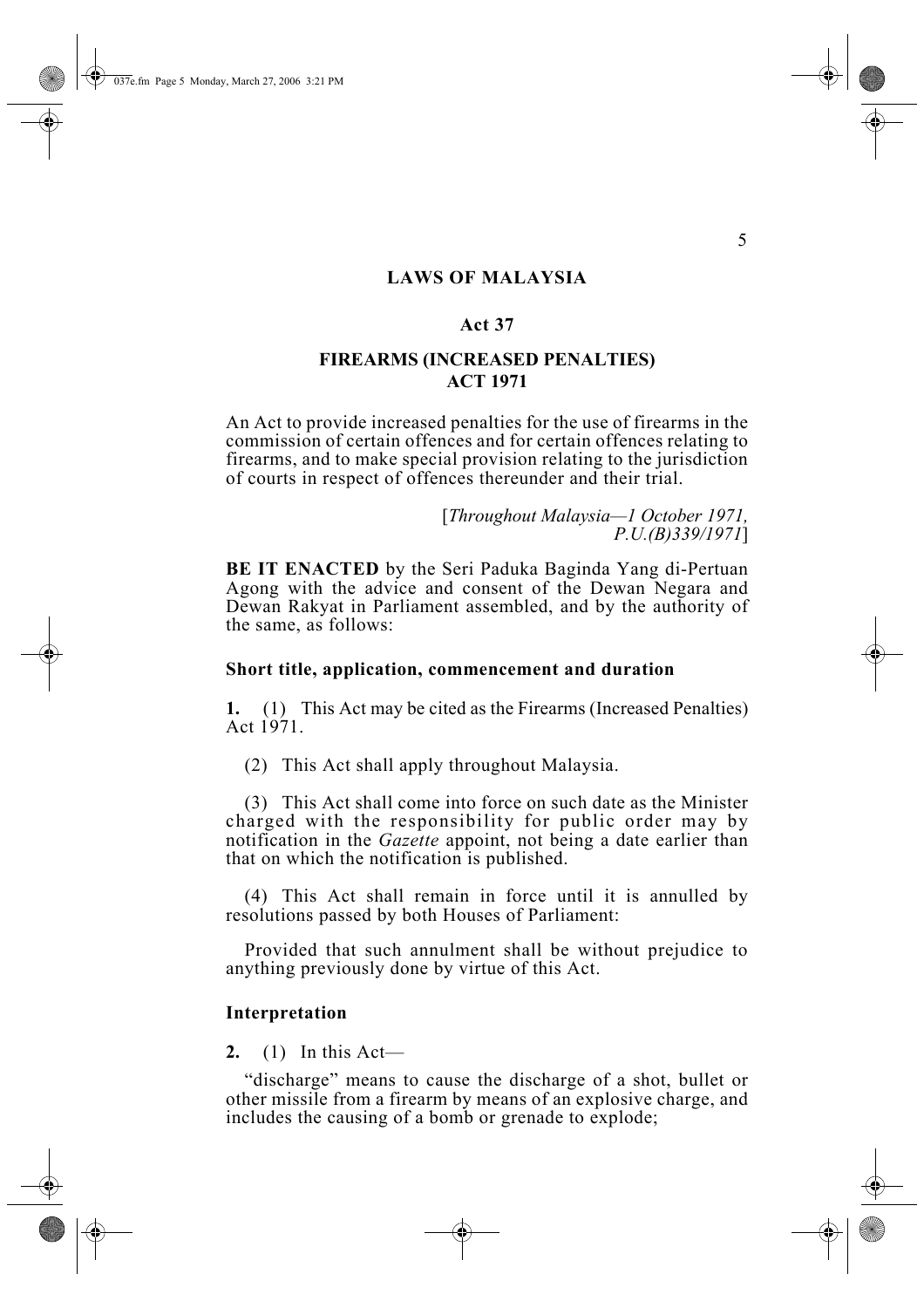"firearm" means any lethal barrelled weapon of any description from which any shot, bullet or other missile can be discharged by means of an explosive charge, and includes a bomb or grenade containing an explosive charge;

"imprisonment for life" means, notwithstanding section 3 of the Criminal Justice Act 1953 [*Act 345*] and any other written law to the contrary, imprisonment for the duration of the natural life of the person sentenced;

"scheduled offence" means any offence enumerated in the Schedule;

"subordinate court" has the meaning assigned thereto in section 3 of the Courts of Judicature Act 1964 [*Act 91*];

"traffic in firearms" means—

- *(a)* to sell or transfer, or keep or expose for sale or transfer, a firearm in contravention of subsection 9(1) of the Arms Act 1960 [*Act 206*];
- *(b)* to repair or accept for repair a firearm in contravention of subsection 9(2) of the Act;
- *(c)* to transfer, sell or offer for sale a firearm to a person other than a person specified in subsection 11(1) of the Act; or
- *(d)* to import a firearm in contravention of subsection  $15(1)$  of the Act;
- *(e)* (*Deleted by Act A266*).

"unlawful possession of a firearm" means possession, custody or control of a firearm, or the carrying thereof, in contravention of the Arms Act 1960.

(2) Words and expressions used in this Act which occur in the Penal Code [*Act 574*] have the meanings respectively assigned to them in that Code.

#### **Penalty for discharging a firearm in the commission of a scheduled offence**

**3.** Any person who at the time of his committing or attempting to commit or abetting the commission of a scheduled offence discharges a firearm with intent to cause death or hurt to any

037e.fm Page 6 Monday, March 27, 2006 3:21 PM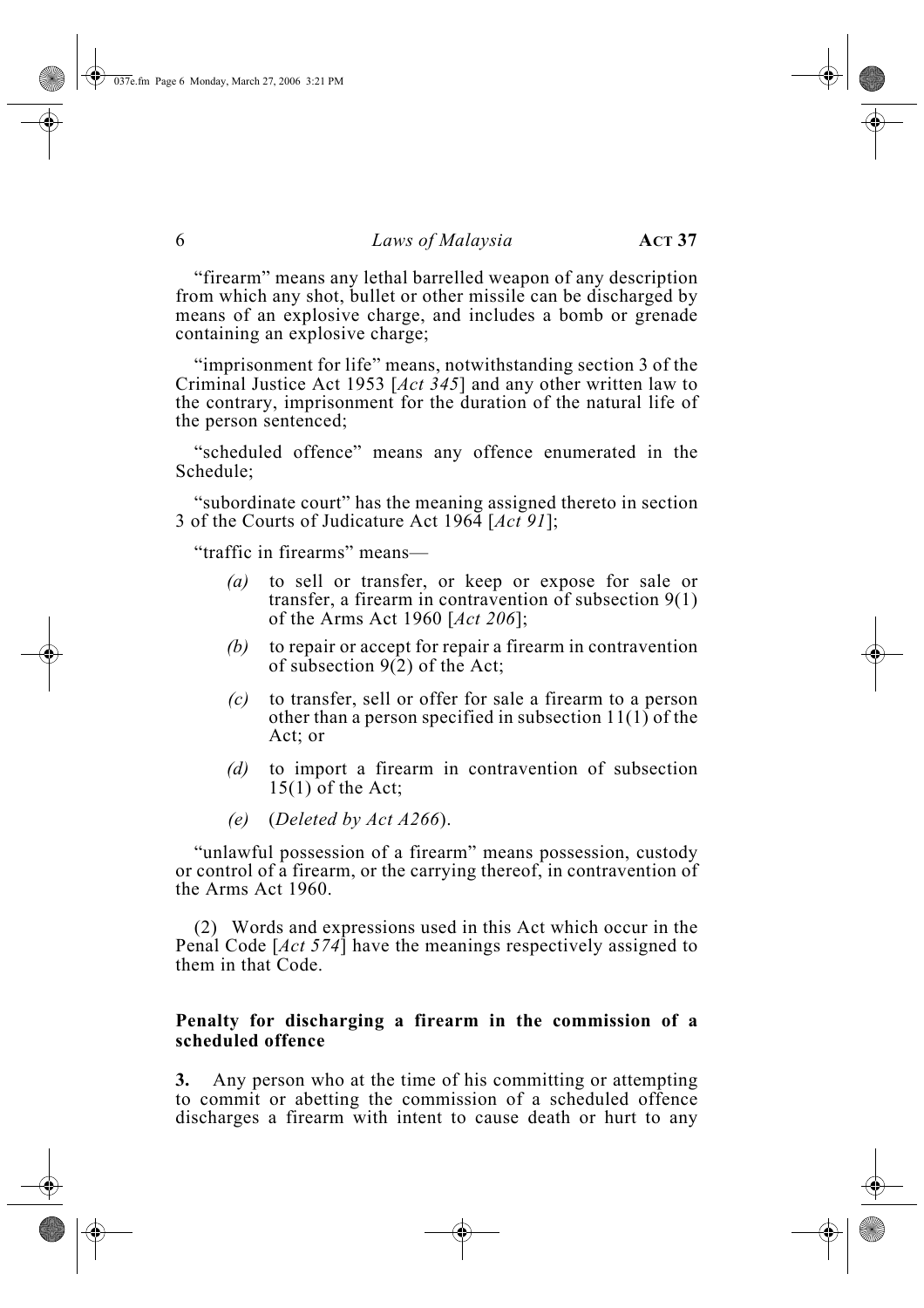person, shall, notwithstanding that no hurt is caused thereby, be punished with death.

#### **Penalty for accomplices in case of discharge of firearm**

**3A.** Where, with intent to cause death or hurt to any person, a firearm is discharged by any person at the time of his committing or attempting to commit or abetting the commission of a scheduled offence, each of his accomplices in respect of the offence present at the scene of the commission or attempted commission or abetment thereof who may reasonably be presumed to have known that such person was carrying or had in his possession or under his custody or control the firearm shall, notwithstanding that no hurt is caused by the discharge thereof, be punished with death, unless he proves that he had taken all reasonable steps to prevent the discharge.

#### **Penalty for exhibiting a firearm in the commission of a scheduled offence**

**4.** Any person who at the time of his committing or attempting to commit or abetting the commission of a scheduled offence or robbery exhibits a firearm in a manner likely to put any person in fear of death or hurt shall be punished with imprisonment for life and with whipping with not less than six strokes.

# **Penalty for having firearm in the commission of a scheduled offence**

**5.** Any person who at the time of his committing or attempting to commit or abetting the commission of a scheduled offence has on his person a firearm shall be punished with imprisonment for life and with whipping with not less than six strokes.

#### **Penalty for exhibiting an imitation firearm in the commission of a scheduled offence**

**6.** Any person who at the time of his committing or attempting to commit or abetting the commission of a scheduled offence exhibits an imitation firearm in a manner likely to put any person in fear of death or hurt shall be punished with imprisonment for a term which may extend to ten years and with whipping with not less than three strokes.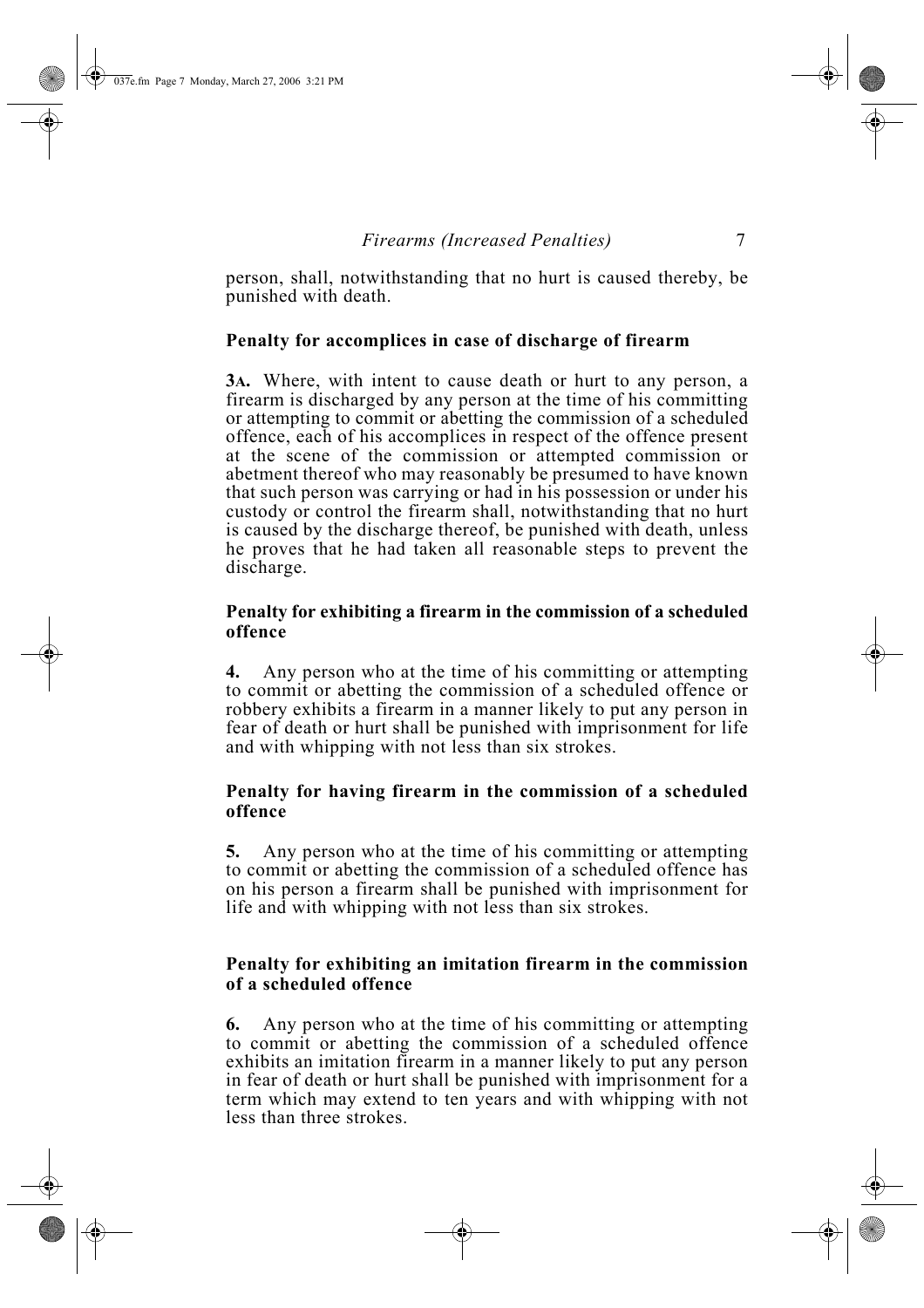### 8 *Laws of Malaysia* **ACT 37**

#### **Penalty for trafficking in firearms**

**7.** (1) Any person trafficking in firearms shall be punished with—

- *(a)* death; or
- *(b)* imprisonment for life and with whipping with not less than six strokes.

(2) Any person proved to be in unlawful possession of more than two firearms shall be presumed to be trafficking in firearms.

#### **Penalty for unlawful possession of firearms**

**8.** Any person who is in unlawful possession of a firearm shall be punished with imprisonment for a term which may extend to fourteen years and with whipping with not less than six strokes.

#### **Penalty for consorting with persons carrying arms**

**9.** Any person who consorts with, or is found in the company of, another person who is in unlawful possession of a firearm in circumstances which raise a reasonable presumption that he knew that such other person was in unlawful possession of the firearm shall, unless he proves that he had reasonable grounds for believing that such other person was not in unlawful possession of the firearm, be punished with imprisonment for a term which may extend to fourteen years and with whipping with not less than six strokes.

#### **Jurisdiction of Sessions Court**

**10.** (1) Notwithstanding any other written law to the contrary, a Sessions Court shall have jurisdiction to try all offences under this Act, except offences under section 3 or 3A, and to impose for any offence so tried the full punishment or penalty provided for that offence by this Act, except the penalty of death.

(2) Notwithstanding subsection (1), the High Court shall have jurisdiction to try any case in respect of any offence under this Act, if the Public Prosecutor requires any such case to be tried by the High Court.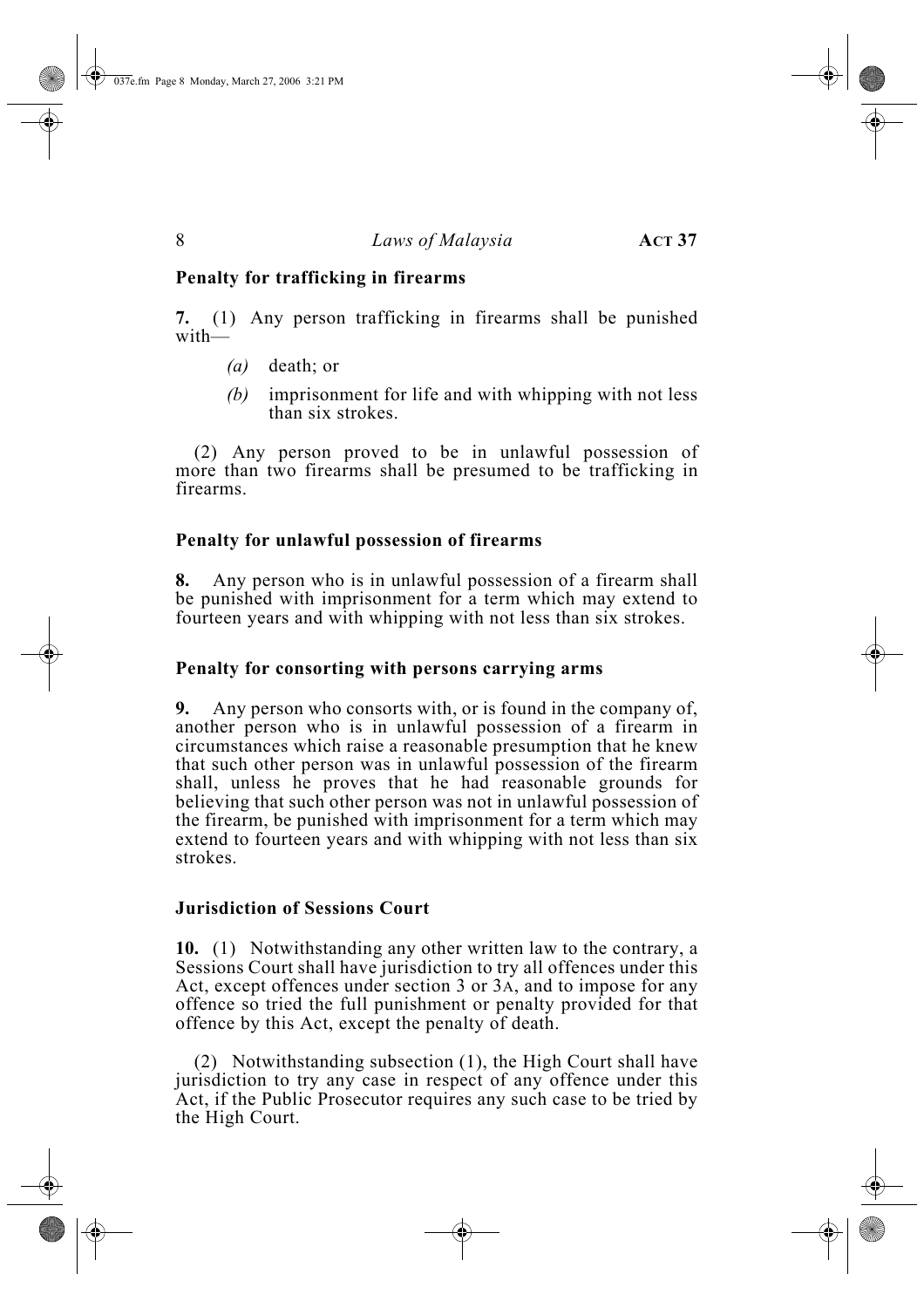#### **Special provisions relating to transmission of a case to, and trial by, the High Court**

**11.** (1) Where any case in respect of an offence under this Act is required by the Public Prosecutor to be tried by the High Court, the accused person shall be produced before the appropriate subordinate court which shall, after the charge has been explained to him, transmit the case to the High Court without holding a preliminary inquiry under \*Chapter XVII of the Criminal Procedure Code [*Act 593*], and cause the accused person to appear or be brought before such Court as soon as may be practicable.

\*\*(2) When the accused person appears or is brought before the High Court in accordance with subsection (1), the High Court shall fix a date for his trial which shall be held in accordance with the procedure under Chapter XX of the Criminal Procedure Code.

(3) The trial of a case transmitted to the High Court under subsection (1) shall be by a Judge of the High Court sitting alone, and \*Chapters XXI and XXII of the Criminal Procedure Code shall not apply to such trial.

(4) Subsections (1), (2) and (3) shall have effect notwithstanding any other written law to the contrary.

#### **No bail to be granted in respect of offences under this Act**

**12.** (1) Bail shall not be granted to an accused person charged with an offence under this Act.

(2) Subsection (1) shall apply notwithstanding any other written law or any rule of law to the contrary.

<sup>\*</sup>*NOTE*—Chapters XVII, XXI and XXII of the Criminal Procedure Code [*Act 593*] has been repealed—*see* sections 5 & 11 of Criminal Procedure Code (Amendment) Act 1995 [*Act A908*].

<sup>\*\*</sup>*NOTE*—*See* section 6 of Firearms (Increased Penalties) (Amendment) Act 1978 [*Act A427*] for transitional provisions.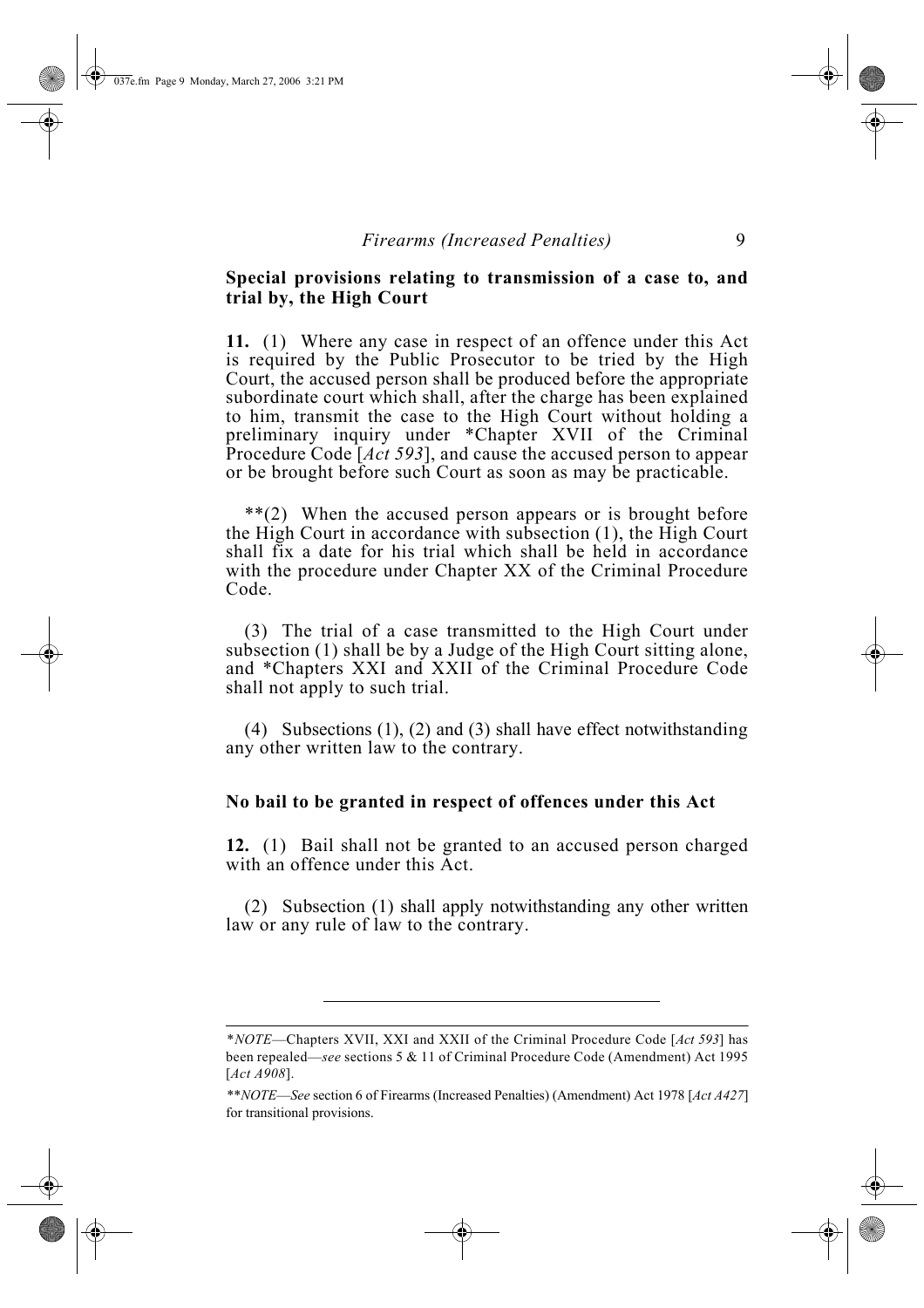### 10 *Laws of Malaysia* **ACT 37**

#### **SCHEDULE**

#### [Section 2]

**1.** Extortion.

**2.** Robbery.

**3.** The preventing or resisting, by any person, of his own arrest or the arrest of another by a police officer or any other person lawfully empowered to make the arrest.

**4.** Escaping from lawful custody.

**5.** Abduction or kidnapping under sections 363 to 367 of the Penal Code and section 3 of the Kidnapping Act 1961 [*Act 365*].

**6.** House-breaking or house-trespass under sections 454 to 460 of the Penal Code.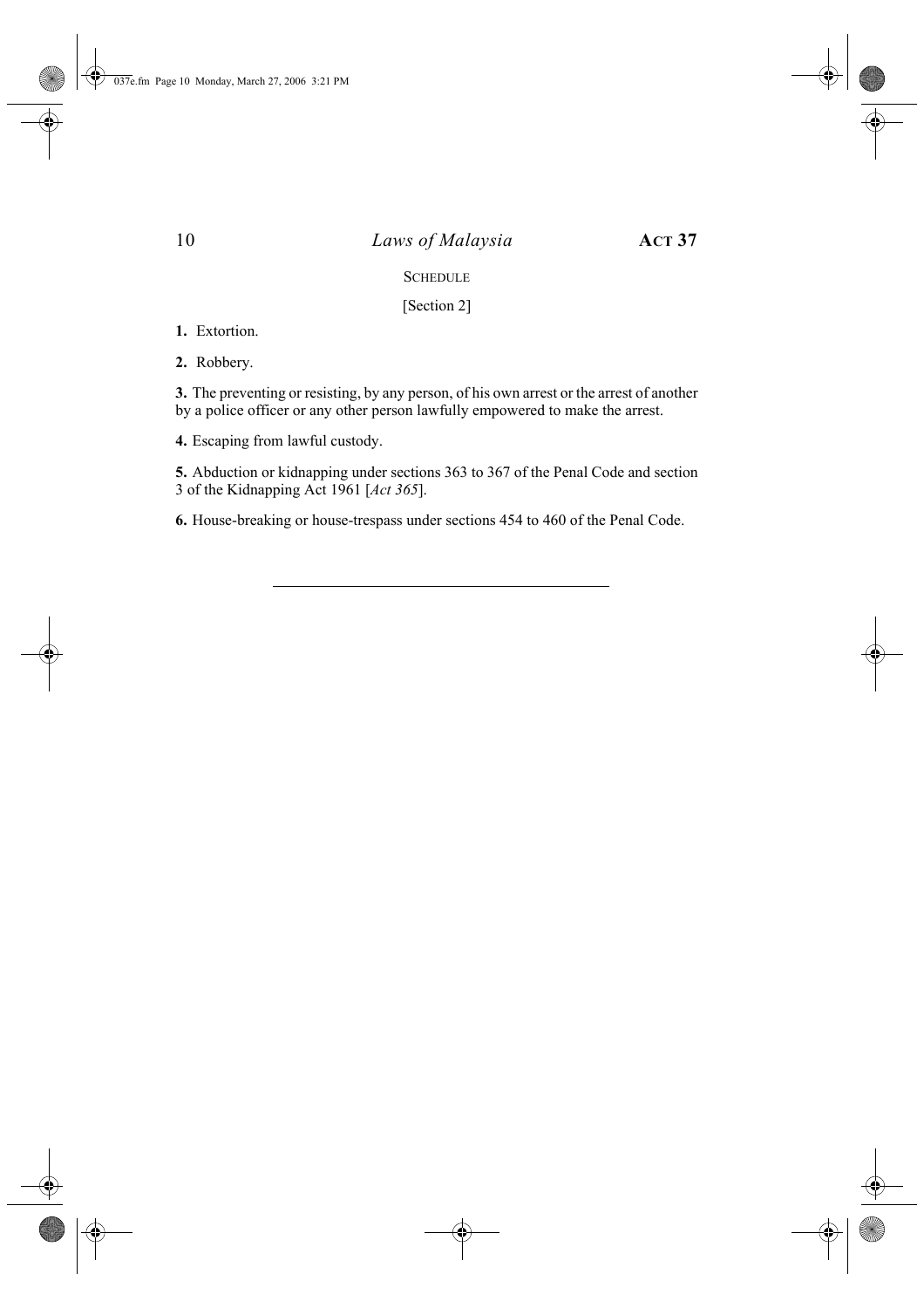# **LAWS OF MALAYSIA**

# **Act 37**

# **FIREARMS (INCREASED PENALTIES) ACT 1971**

# LIST OF AMENDMENTS

| Amending law    | Short title                                            | In force from |
|-----------------|--------------------------------------------------------|---------------|
| Act $A256$      | Firearms (Increased Penalties)<br>(Amendment) Act 1974 | 08-07-1974    |
| Act A266        | Arms (Amendment) Act 1974                              | 16-08-1974    |
| Act A317        | Firearms (Increased Penalties)<br>(Amendment) Act 1975 | $05-09-1975$  |
| <b>Act A427</b> | Firearms (Increased Penalties)<br>(Amendment) Act 1978 | 10-03-1978    |
| Act 206         | Arms Act 1960                                          | 15-11-1978    |